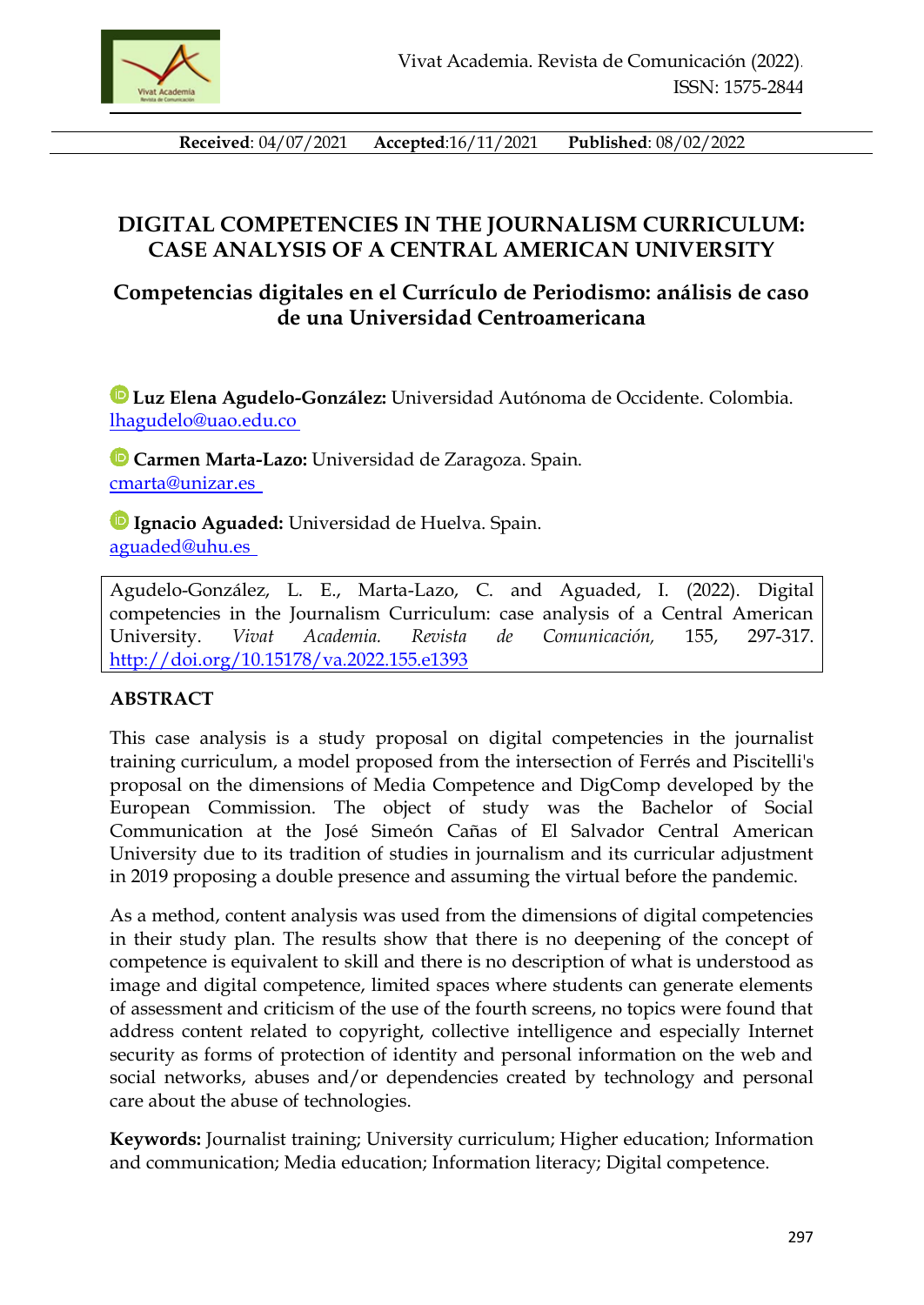## **RESUMEN**

Este análisis de caso presenta un estudio sobre las competencias digitales en el currículo de formación de periodistas, a partir del modelo planteado como cruce de la propuesta de Ferrés y Piscitelli sobre las dimensiones de la Competencia Mediática y las DigComp desarrolladas por la Comisión Europea. El objeto de estudio es la Licenciatura en Comunicación Social de la Universidad Centroamericana José Simeón Cañas del Salvador, programa de formación con tradición en estudios en periodismo en este país, que a partir del ajuste curricular del año 2019 propone una doble presencialidad, la cual se convierte en tendencia durante el contexto de pandemia. Como método de investigación se utilizó el análisis de contenido de las dimensiones de las competencias digitales en su plan de estudios.

Los resultados muestran que no hay una profundización en el concepto de competencia, y no existe descripción de lo que se entiende como imagen y competencia digital, limitados a espacios donde generar en los estudiantes elementos de valoración y crítica al uso de las cuartas pantallas, no se encontraron temáticas que aborden contendidos sobre derechos de autor, inteligencia colectiva y, en especial, seguridad en la Red como formas de protección de la identidad y la información personal en la web y redes sociales, abusos y/o dependencias creadas por la tecnología y los cuidados personales sobre el abuso de las tecnologías.

**Palabras clave:** Formación de periodistas; Plan de estudios universitarios; Enseñanza superior; Información y comunicación; Educación sobre medios de comunicación; Alfabetización informacional; Competencia digital.

### **COMPETÊNCIAS DIGITAIS NO CURRÍCULO DE JORNALISMO: ANÁLISE DE CASO DE UMA UNIVERSIDADE CENTRO-AMERICANA**

#### **RESUMO**

Esta análise de caso apresenta um estudo sobre as competências digitais no currículo de formação de jornalistas, com base no modelo proposto como um cruzamento entre a proposta de Ferrés e Piscitelli sobre as dimensões da Media Competence e o DigComp desenvolvido pela Comissão Europeia. O objeto de estudo é o Bacharelado em Comunicação Social da Universidade Centro-Americana José Simeón Cañas do Salvador, um programa de formação com tradição em estudos de jornalismo neste país, que a partir do reajuste curricular de 2019 propõe um duplo presencial, que se torna uma tendência durante o contexto da pandemia.Como método de pesquisa, utilizou-se a análise de conteúdo das dimensões das competências digitais nos planos de estudo.

Os resultados mostram que não há aprofundamento no conceito de competência, e não há descrição do que se entende por imagem e competência digital, limitando-se a espaços onde os alunos possam gerar elementos de avaliação e crítica ao uso de quartas telas, não foram encontrados tópicos que abordam conteúdos sobre direitos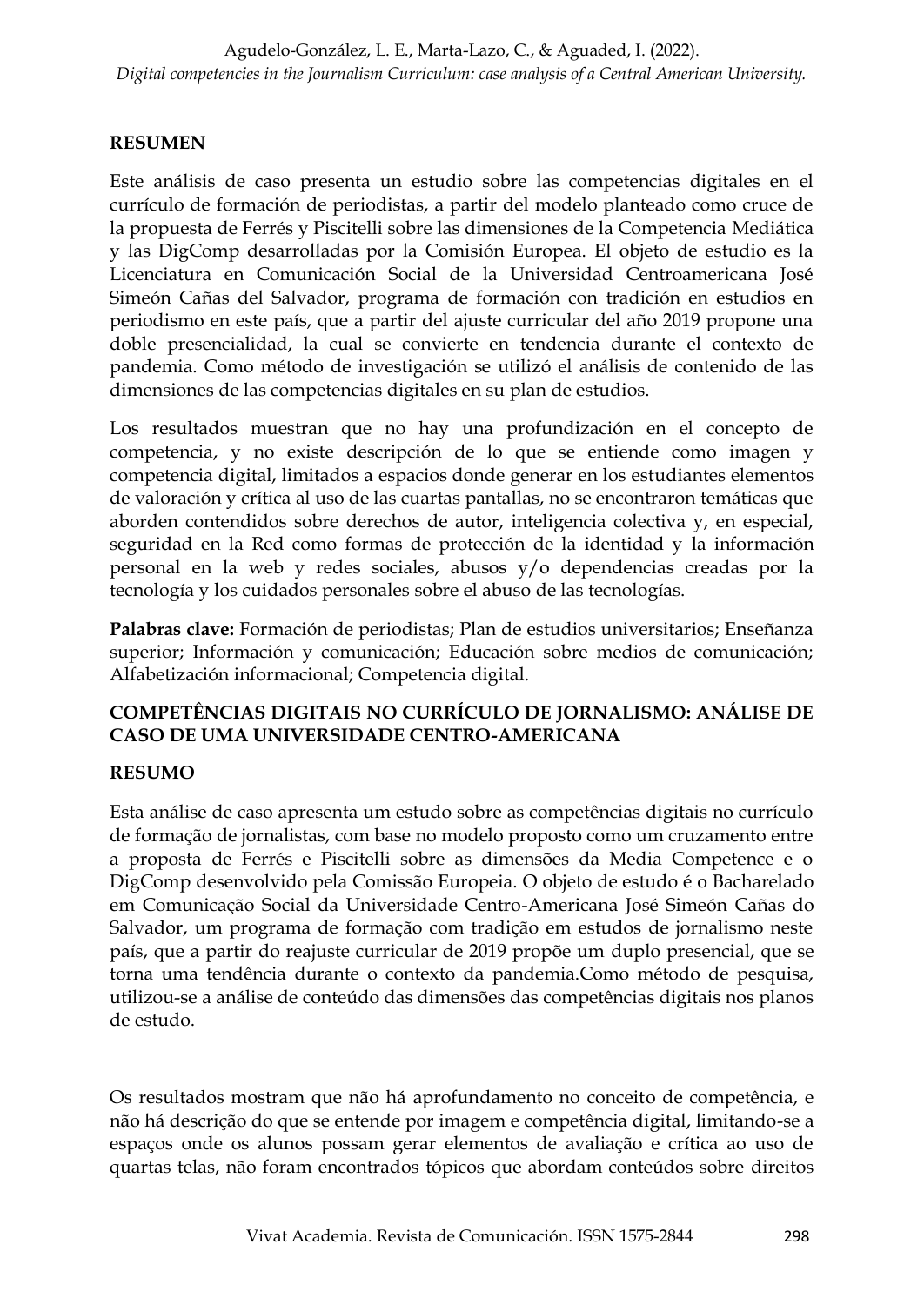autorais, inteligência coletiva e, principalmente, segurança na Internet como formas de proteção de identidade e informações pessoais na web e redes sociais, abusos e/ou dependências criadas pela tecnologia e cuidados pessoais no abuso de tecnologias.

**Palavras-chave:** Formação de jornalistas, Currículo universitário, Ensino superior, Informação e comunicação, Educação para a media, Competência em informação, Competência digital.

**Translation by**: Paula González. Universidad Católica Andrés Bello. Venezuela.

## **1. INTRODUCTION**

The construction of study plans for education programs in communication and journalism usually starts from a need extrinsic to knowledge, which is related to the practical level in the professional field. Hence, there is a strong contextual coherence consistent with relations with the market, labor demands, and even social needs. The selection of the contents tends to adapt to these needs and purposes.

In the current context, the importance of the role of the journalist is determined by the increase in information consumption that occurs through the multiple digital platforms that appear as new media outlets of the network society, with renewed potential and new user profiles, where the information is combined or distorted, according to the domain of the user (Soep, 2012).

Technological progress happens at a great speed that still does not have repercussions with the same speed in the field of education, that is why the role of the school must be much more proactive in the face of the media and technology that have caused great transformations and changes in the way we communicate, but in the educational field it has not been adequately systematized and progress has not been verified against the policies that educational organizations build (Pérez-Rodríguez and Delgado-Ponce, 2012).

Technology advances faster than education does. The media and technology change the way we communicate but these changes are not reflected with the same speed in the classroom because the educational field has not been adequately systematized and the advances in the face of the policies that educational organizations build are not noticed (Pérez-Rodríguez and Delgado-Ponce, 2012).

Likewise, the pedagogical use of ICT makes it easier to acquire knowledge and share it through learning communities (Romero and Patiño, 2018). ICTs offer a wide range of possibilities to communicate, more extensive than traditional methods, and drive a pedagogical transformation in educational processes, promoting experiences and activities that lead to broader and more interactive learning. Similarly, educational policies and pedagogical trends have encouraged the use of technology inside and outside the classroom to complement academic training (Vázquez-Cano et al., 2020) and its didactic use is considered necessary for the effective development of current education.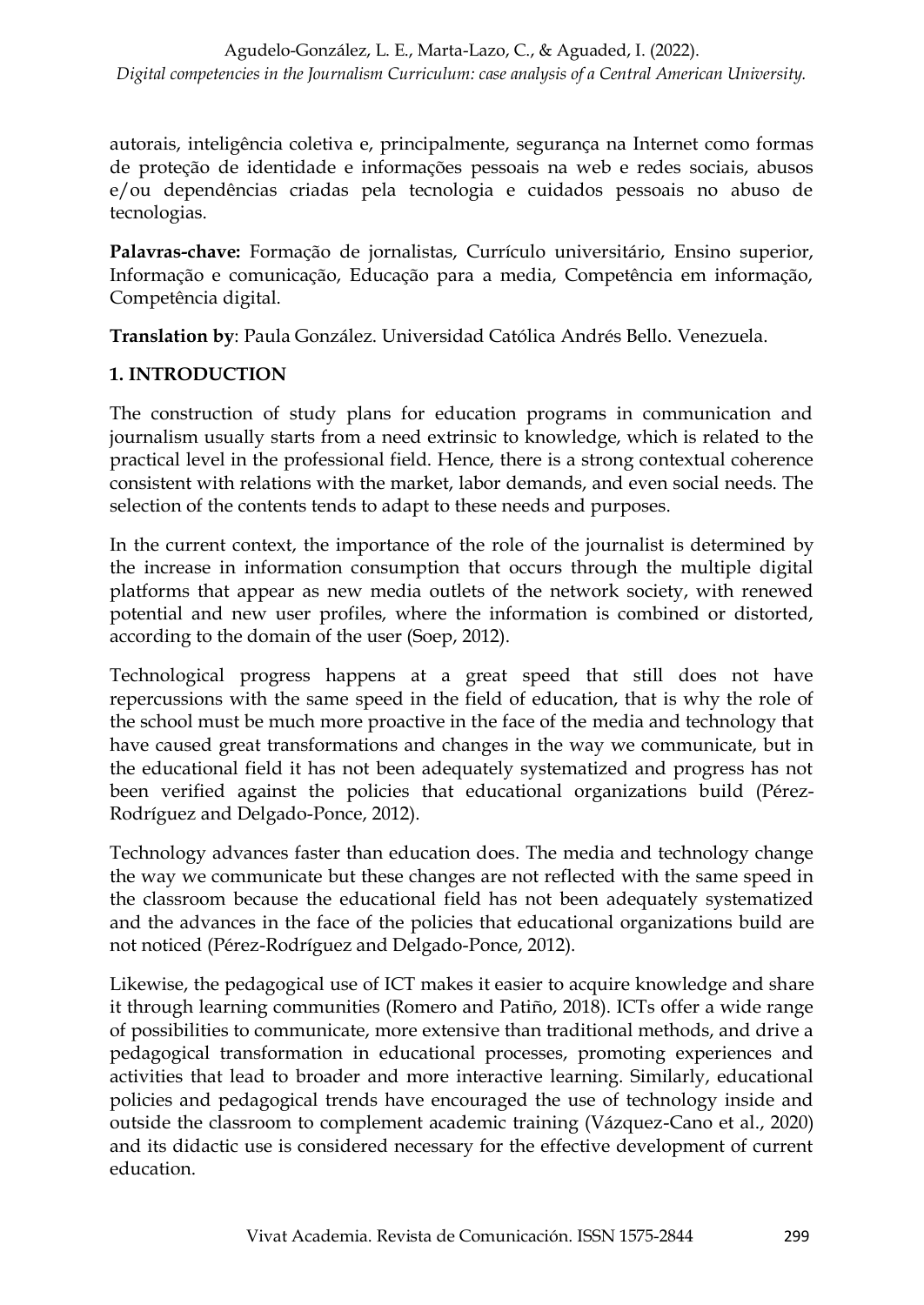Consequently, today's society requires a restructuring of the educational approach, in which students are required to have knowledge and skills to develop their full potential, take advantage of new technologies to enhance their full learning capacity, and prepare to function in a competitive, technological, and constantly changing work world in the future (Rodríguez-Sánchez and Revilla-Rodríguez, 2016). In this context, we are facing a paradigmatic change regarding the training of professionals (López-Meneses and Vázquez-Cano, 2013; Vázquez-Cano, 2015).

From this perspective, education focused on obtaining a professional degree in communications should focus its educational intentions on increasing the skills of its students. According to various authors, competence is defined as a process in which problems are solved creatively, activities are carried out, solutions are sought, analyzes are carried out, reflections are made, ideas are generated in which knowledge is applied to respond to the demands of a real situation. (Serrano et al., 2016; Ramos et al., 2017).

The concept of competence was born associated with the work and business world; it gradually became integrated into the academic world until it became the conceptual axis of educational reforms in most countries of the world. Competence is usually understood as "a combination of knowledge, skills, and attitudes that are considered necessary for a given context" (Ferrés and Piscitelli, 2012, p. 76).

From the American pragmatic educational approach that gave rise to the curricular theory and the theory of learning objectives, it has been taken as a competency-based approach because this model, in its expression in the 70s, allowed the formulation of labor competencies but closely linked to establishing verbs as done in the theory of objectives. These proposals, then, infer since there is no distinction between competence and the curricular proposal for behavioral objectives (Díaz-Barriga, 2011).

In Latin America, an example of the transition from work to education is found in the so-called Tuning project. The behavioral approach from this perspective is very close to the idea of the origin of twentieth-century American pedagogy. This modern curricular model is formulated from the theory of behavioral objectives and the analysis of task performance. This approach talks about general and specific competencies as supported by the Tuning project, which establishes knowledge from particular professions and abilities or skills.

The elaboration of educational plans and curricula based on their structure had a very important influence because the curricular planning and classroom activities were shaped from knowledge, skills, and attitudes.

This exercise of curricular analysis is limited to the concept of digital competence as it is considered one of the key competencies of the modern citizen. The European Commission (2018), since 2006, proposed that citizens should possess key skills to be able to actively participate in society and to continue learning throughout life.

The European Parliament and the Council of the European Union in 2006 defined a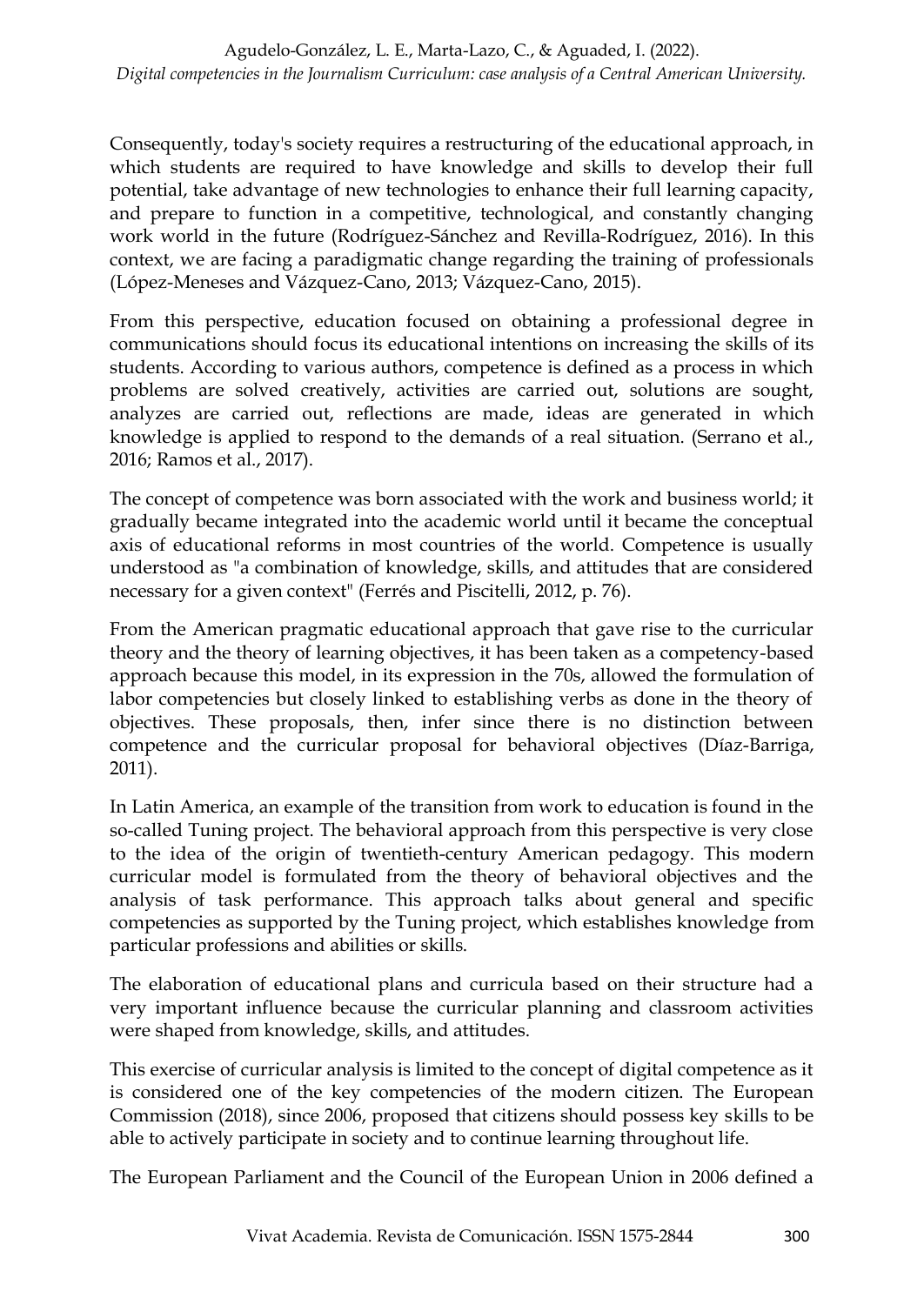European reference framework of key competencies for lifelong learning and these competencies are defined as a combination of knowledge, skills, and attitudes appropriate to the context (Official Journal of the European Union, 2006).

From this perspective, they define that the key competencies are those that all people need for their personal fulfillment and development, as well as for active citizenry, social inclusion, and employment. Its importance is that each of them can contribute to success in the knowledge society. This is how they establish eight key competencies: 1) communication in the mother tongue; 2) communication in foreign languages; 3) mathematical competence and basic competencies in science and technology; 4) digital competence; 5) learn to learn; 6) social and civic skills; 7) sense of initiative and entrepreneurship, and 8) awareness and cultural expression (Official Journal of the European Union, 2006).

This document defines digital competence as the safe and critical use of information society technologies (ISTs) for work, leisure, and communication. It is based on basic ICT skills (use of computers, information management, and collaboration through the Internet). It also requires a good understanding of the nature, role, and opportunities of IST in everyday situations in private, social, and professional life. Also, understand the possibilities that ISTs offer as a tool to support creativity and innovation, and handle the validity and reliability of the information, its legal and ethical principles (Official Journal of the European Union, 2006).

Among the necessary capacities are those of searching, obtaining, and processing information, using it critically, systematically, and evaluating its relevance. Also, the ability to use complex information production and understanding tools, effectively using the Internet, relying on critical thinking, creativity, and innovation. In this new moment, a critical and reflective attitude is required regarding the available information and responsible use of interactive media. This competence is also based on the interest in participating in communities and networks for cultural, social, or professional purposes (Official Journal of the European Union, 2006).

Digital competence includes technological, informational, multimedia, and communicative aspects that favor the critical, responsible, and creative use of technology, essential in the learning and participation processes of 21st-century society (Gallego et al., 2019; Esteve et al., 2016; Napal et al., 2018).

The learning perspective proposed by the European Union for a digital society proposes a basic competence for education that all students must have acquired once they have completed compulsory education, to develop as people and be able to integrate properly into this society (Gordillo et al., 2019).

For its learning, it is important to clarify that digital competence is not inherently acquired by having access to the Internet and using technology but rather specific training is necessary. Posing the danger of a new digital divide, not because of the lack of access to technology but because of the lack of digital competence (Gordillo et al., 2019; Pérez-Escoda et al., 2016; Van-Deursen and Van-Dijk, 2011).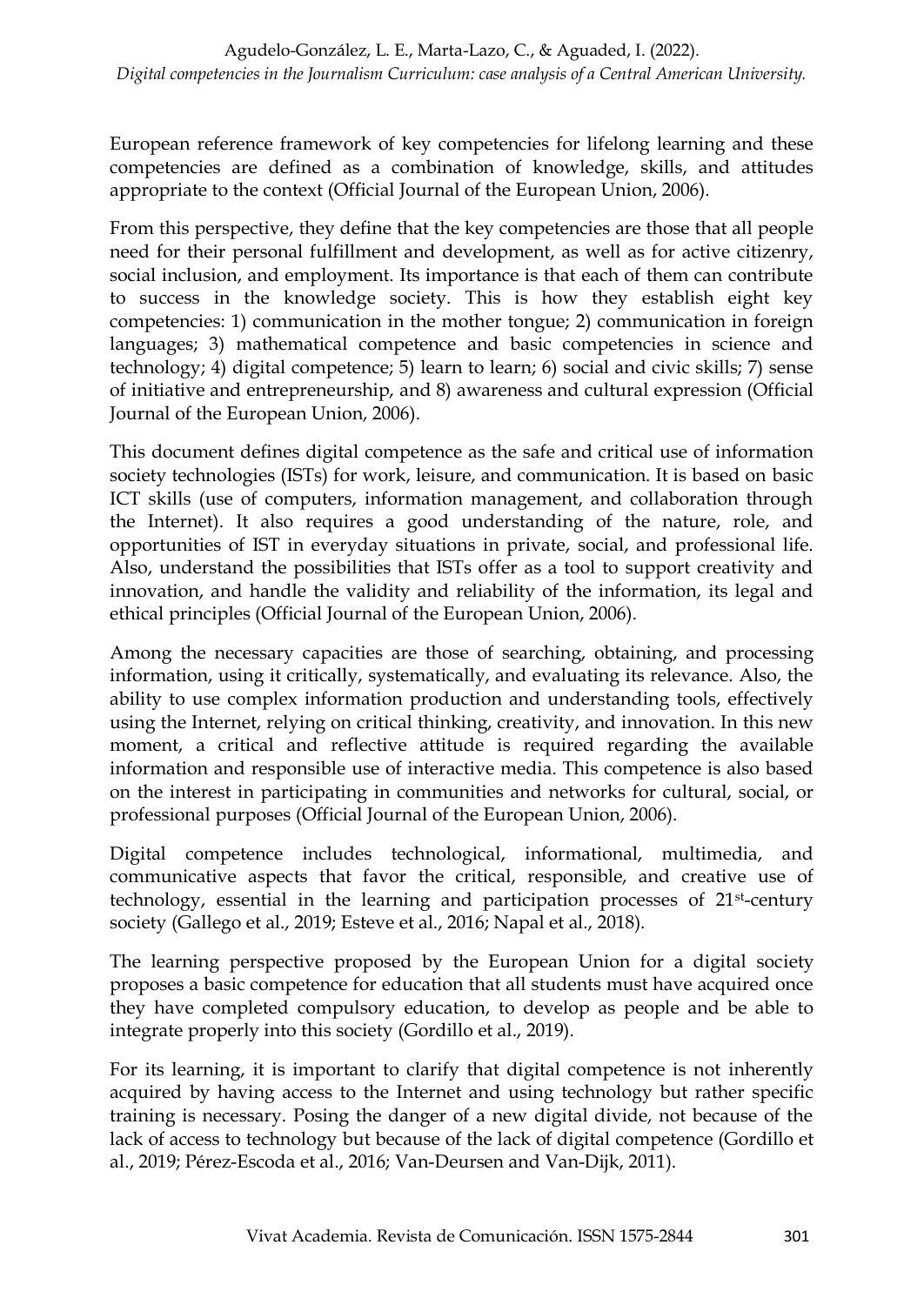In general terms, digital competence refers to the skills and literacies necessary for the average citizen to be able to learn and browse in the digitalized knowledge society (Ilomäki et al., 2016), hence the interest in the construction of policies that develop it.

From an educational perspective, digital competence is defined as the set of skills, attitudes, strategies, and knowledge that are required when ICT and digital media are used to perform tasks, solve problems, communicate, manage information, collaborate, create and share content, and build effective, efficient, appropriate, critical, creative, autonomous knowledge, with flexibility, in an ethical, reflective manner for work, leisure, participation, learning, and socialization (Ferrari, 2012).

Digital competence interacts with many other competencies of the 21<sup>st</sup> century, since it cuts across other competencies, through the active and critical use of ICT. This reveals the challenge and reflection of the mainstreaming of digital competence in education (Martínez-Bravo et al., 2021).

To test the proposed model of curricular analysis and analyze the implementation of changes in the study plan with a view to digitalization, the program of the Bachelor of Journalism of the Central American University José Simeón Cañas - UCA is reviewed. This training program with a tradition in journalism studies decides to make a curricular adjustment in 2019 with a view to a double attendance and the possibility of taking more subjects from virtuality without projecting the trend of this decision in the context of the pandemic.

The adjustment focuses on including a new focus on skills in its study plan, expanding them beyond critical and cultural thinking, and also addressing technique, service, and mastery of languages. This leads to considering new subjects linked to the field of transmedia production and digital humanities (UCA, 2019). In this way, they include these subjects, which bring this line closer to the proposed plan, to a possibility of developing digital competence.

This program began in 1990, has a duration of five years distributed in ten academic cycles, a total of 42 subjects are studied, and value units are used for what in other countries is called academic credit, students must complete between 162 and 172 value units, depending on the number of electives they choose. Among the changes they have made, in 2002 they removed script and emphasis of journalism from the degree (UCA, 2019).

In the curricular update document they describe how the transformation of communication and journalism, since 2016, has put them in the academic spotlight with the emergence of terms such as "post-truth" which, according to the Oxford dictionary, post-truth or emotional lie is a neologism that refers to a particular circumstance in which emotions and beliefs influence more than objective facts. Similarly, daily life has been entirely transformed with the penetration of social network platforms and the convergence of different technologies in a single device that condenses many communication experiences: the mobile phone (UCA, 2019). In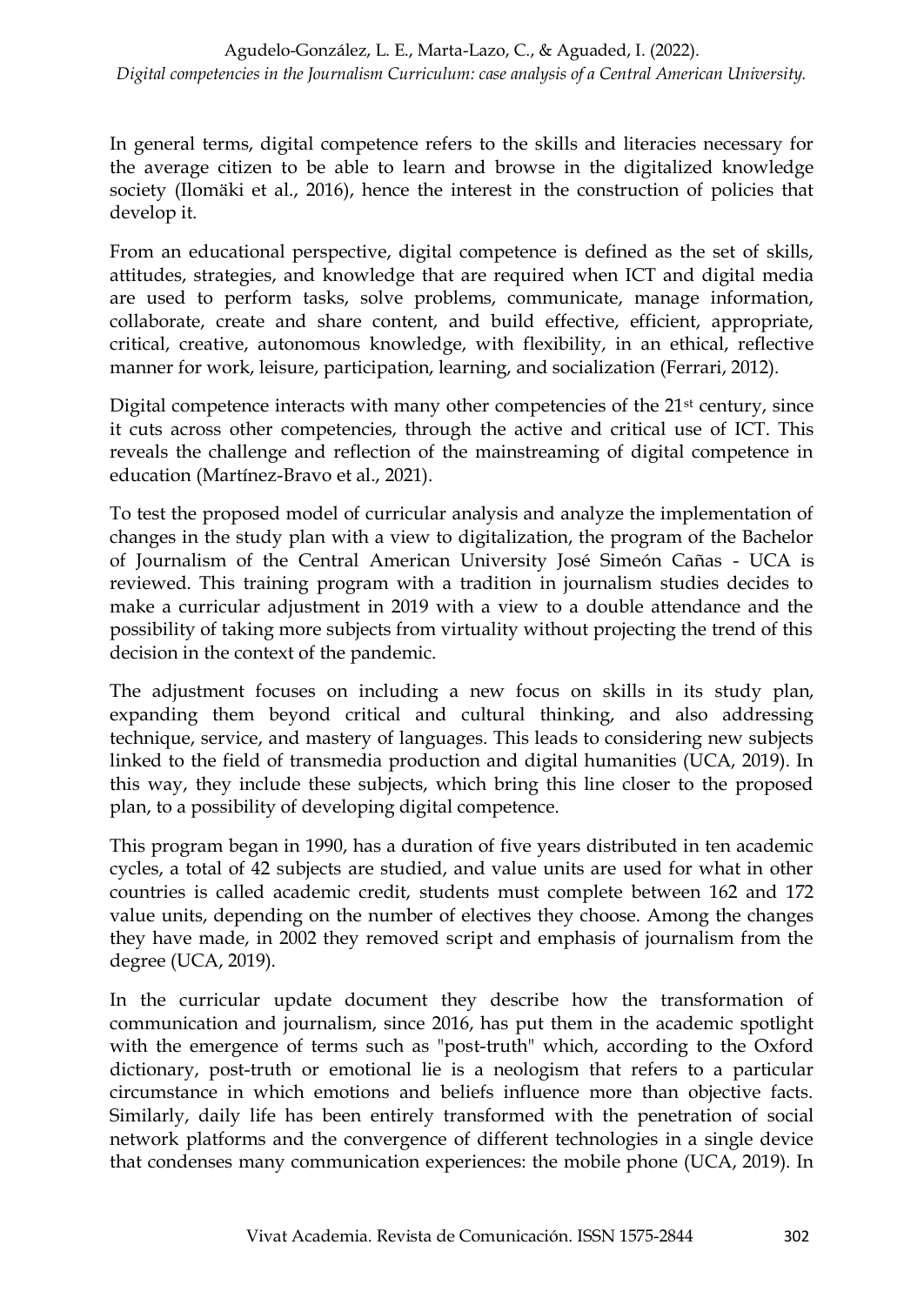the same document, they present a very interesting professional line for the subject of research and it is educational communication to propose educational projects in Salvadoran reality.

For the presented proposal, they reviewed curricula and perceptions of graduates of the degree, they also studied for six months the profiles of job offers, to define a Bachelor's degree of a comprehensive vision of communications, emphasizing journalism, organizational communication, and educational communication. For the update, the offer of subjects on creative work and new itineraries according to the current reality is expanded.

Within the analysis of the subject of study, is journalism and digital skills, for this reason, the first point that is identified is that, although the Bachelor's degree in its name no longer carries the title of journalist, journalistic work is not ruled out as part of its fundamental lines of education.

## **2. OBJECTIVES**

The purpose of this case study is to determine the digital skills that are present in the formation of the professional profiles of communicators and journalists of the Bachelor of Social Communication of the José Simeón Cañas Central American University of El Salvador from the identification of objectives and curricular contents that develop digital competencies and their classification according to the dimensions of digital competencies in the study plan. Similarly, to apply the model proposed in the study for the review of digital skills in the curricular contents of the education of journalists, and, finally, to generate recommendations for the strengthening of the curricular structure of this program.

### **3. METHODOLOGY**

### **3.1. Analysis from digital skills in the curriculum**

The following analysis is carried out from the categories of the research model based on two proposals from an edu-communicative approach, understood as education that goes beyond training or media literacy and is understood as an education that includes the critical analysis of the messages received in different technological media and, in the same way, the ethical and responsible creation of content to strengthen the interaction and understanding of all citizens as active agents and of their environments with a democratic sense (Marta-Lazo, 2018).

The first base model is the one proposed by Ferrés and Piscitelli (2012) on the Dimensions of Media Competence understood as the domain of knowledge, skills, and attitudes related to six basic dimensions whose indicators have to do with the scope of participation as people who receive messages and interact with them (field of analysis) and as people who produce messages (field of expression).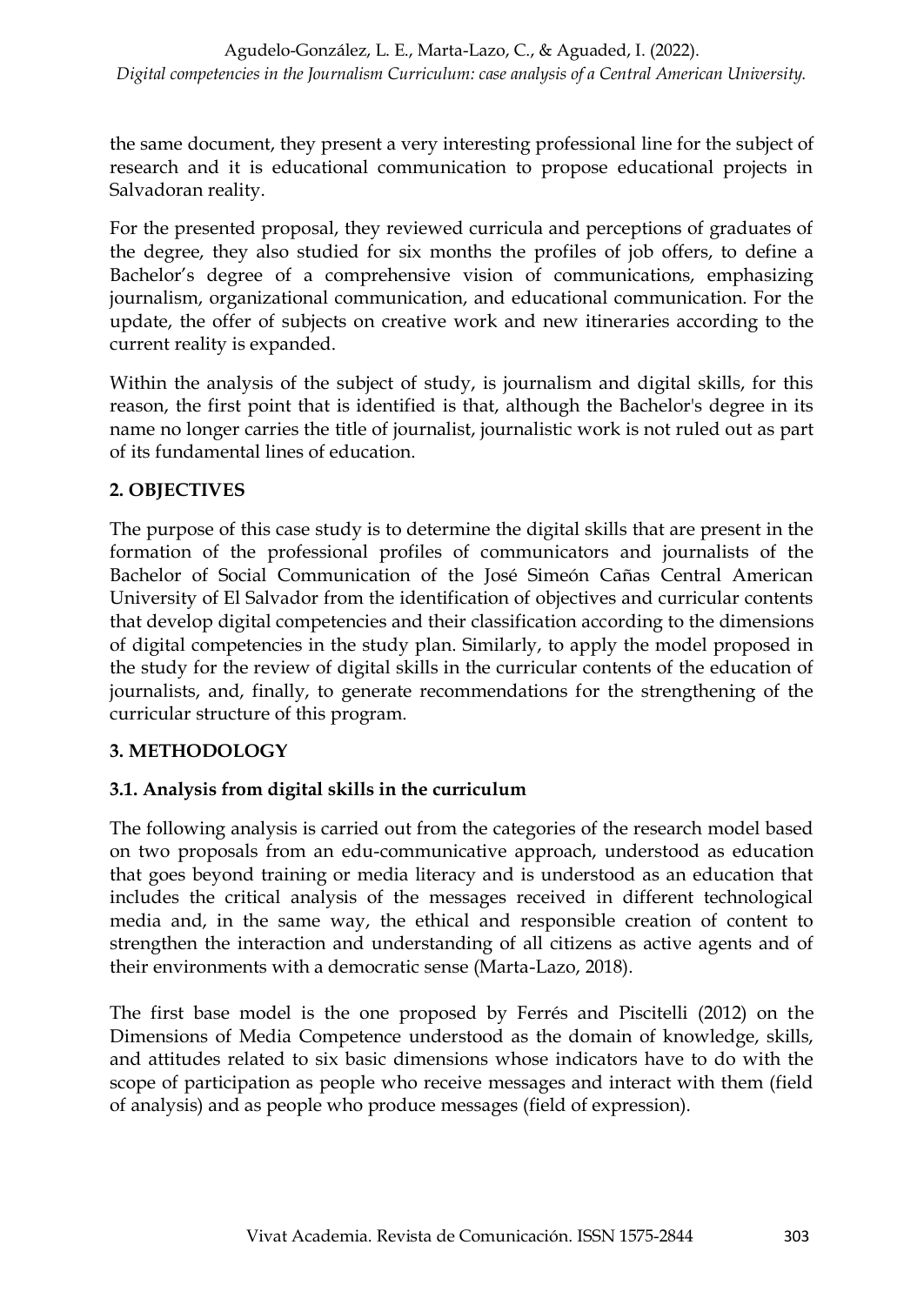#### **Figure 1**

*Dimensions of media competence*



**Source:** Pérez-Rodríguez and Delgado-Ponce, 2012

This proposal born from the concept of media education is focused on a form of «empowerment», a way to help citizens take control of media production (Ferrés and Piscitelli, 2012) and to make the most of the opportunities it offers.

As a second base model, the digital competencies or DigComp developed by the European Commission within the strategy of a Europe adapted to the digital age have been taken as a reference framework to explain what it means to be 'digitally competent'. Furthermore, it focuses on developing digital competence as a safe, critical, and responsible use and commitment to digital technologies for learning, work, and participation in society.

Digital competence includes the potential to support the development of (1) data and information literacy, digital competence for all, and can be adapted, and (2) communication and collaboration, aimed at supporting different skill levels, needs (3) digital content creation (4) security, and (5) problem-solving.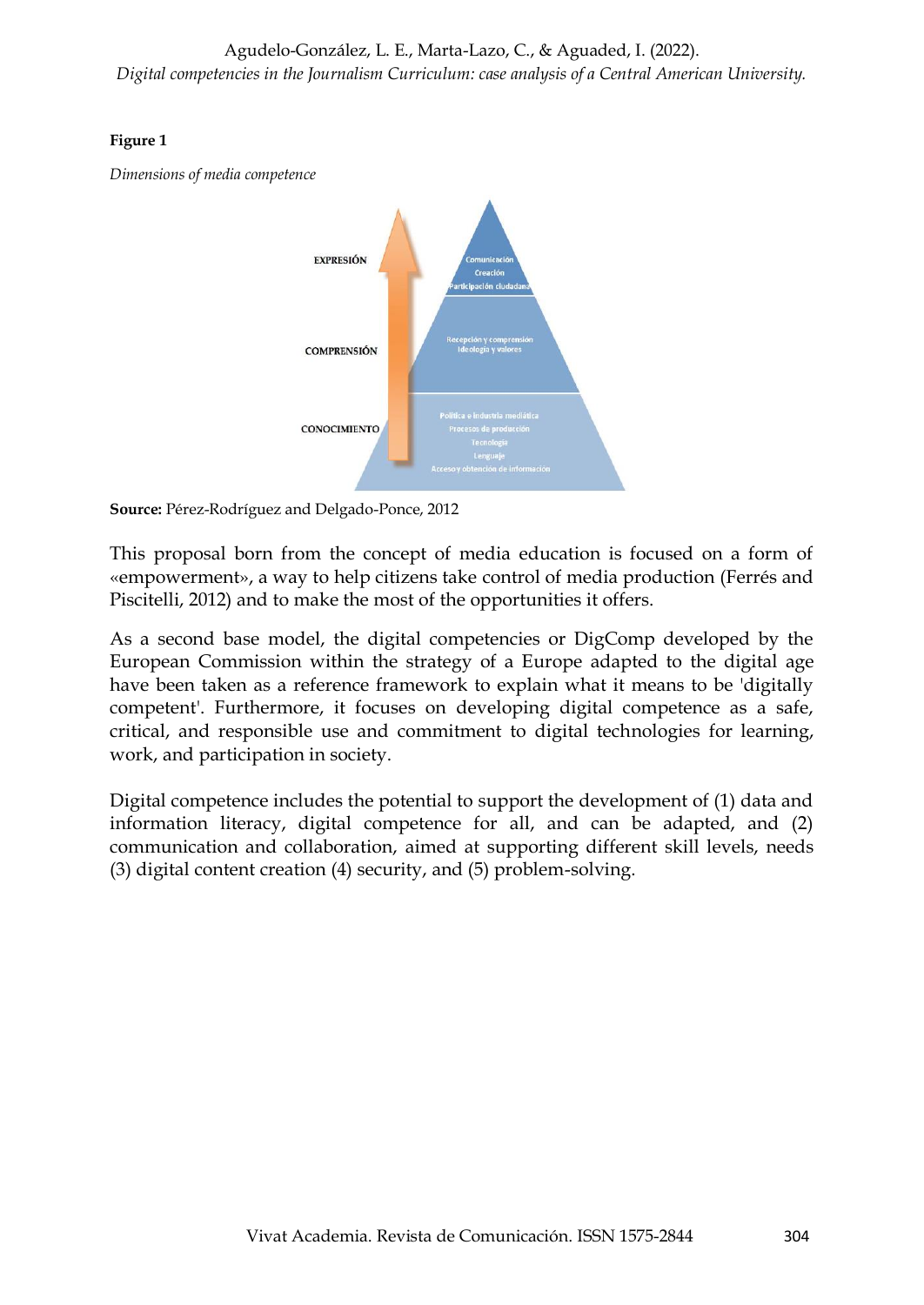#### **Figure 2**

*Areas of digital competence*



**Source:** European Commission, 2020

Within the DigComp Framework, proposed by the Member States, in which they recognize that educators need a set of digital skills specific to their profession that allow them to take advantage of the potential of digital technologies to improve and innovate education.

The pedagogical proposal of the DigComp in point six, information and media literacy, intends to facilitate the development of digital competence in students and proposes to incorporate learning activities, in which students express their needs for information, resources in digital environments, their ways of finding, organizing, processing, analyzing, and interpreting information, and their strategies for comparing and critically evaluating the credibility and reliability of information and its sources.

The crossing of these two measurement proposals and indicators of media and digital competence have generated six categories of analysis on digital competencies in the curriculum.

Each competence has a curricular content that defines it and for content analysis, the codes or subgroups that interpret it within the curricular plans are found. 38 descriptor contents and 34 codes or subtopics were used.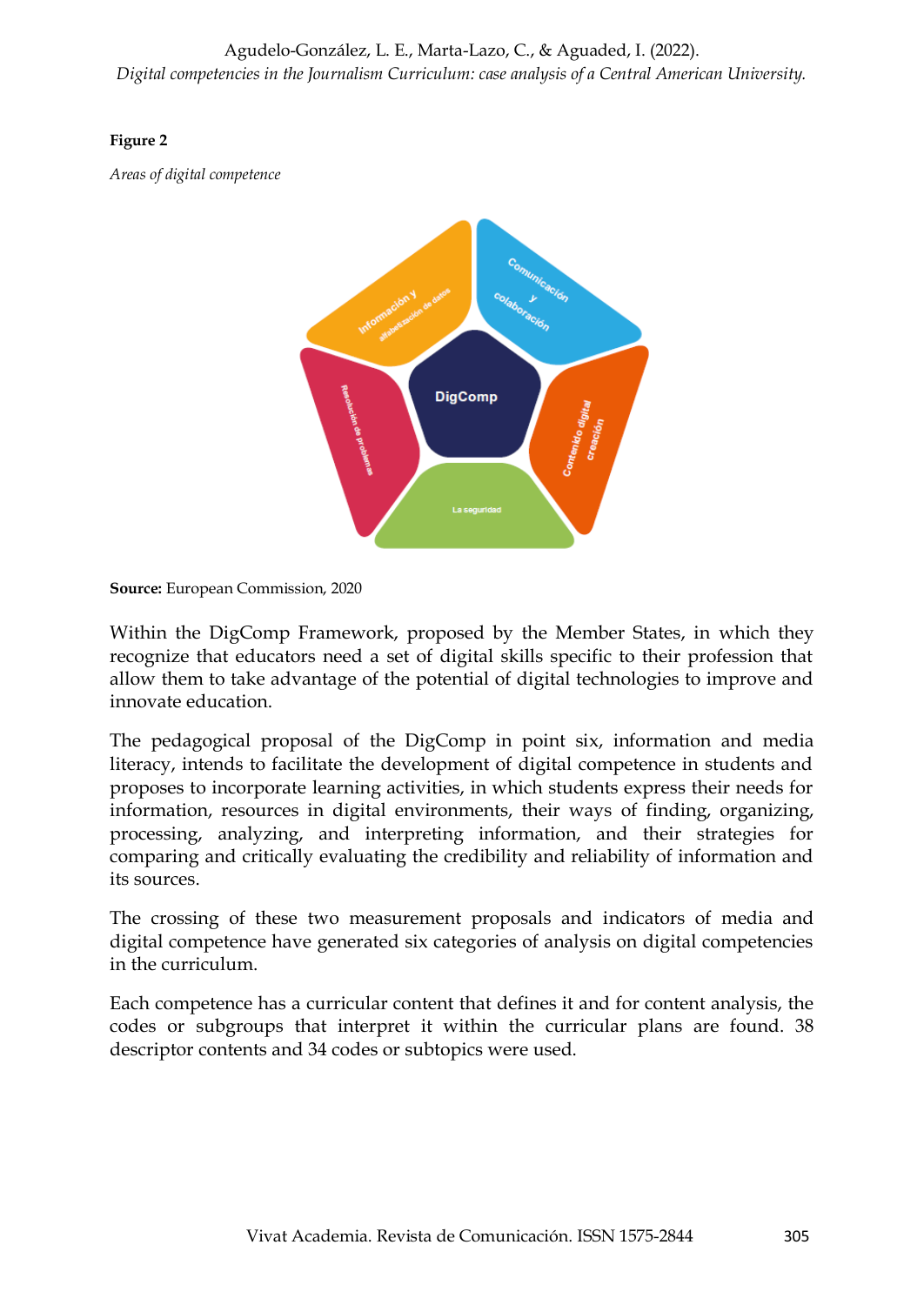### Agudelo-González, L. E., Marta-Lazo, C., & Aguaded, I. (2022).

*Digital competencies in the Journalism Curriculum: case analysis of a Central American University.*

#### **Table 1**

*Categories of the curricular analysis of digital competencies*

| Categories                                    | Curricular content that defines the category                                                                                                |
|-----------------------------------------------|---------------------------------------------------------------------------------------------------------------------------------------------|
| Topic groups                                  |                                                                                                                                             |
| Language, communication,<br>and collaboration | - Information practices that focus on different systems and digital<br>content according to the communicative function and<br>interlocutor. |
|                                               | Digital image and semiotics analysis.                                                                                                       |
|                                               | Analysis of the new narratives and digital platforms.                                                                                       |
|                                               | Analysis of media ecology.                                                                                                                  |
|                                               | Ethical use of information.                                                                                                                 |
|                                               | Media, democratic participation, and social development.                                                                                    |
|                                               | Forms of expression and languages used in digital relations.                                                                                |
| Technology, digital content,<br>and creation. | - Creation of digital content and construction of informative<br>pieces in multimedia languages.                                            |
|                                               | Knowledge and application of copyright.                                                                                                     |
|                                               | Elaboration and re-elaboration of digital content.                                                                                          |
|                                               | Analysis of multimodal and multimedia interactive audiences.                                                                                |
|                                               | History of the Information Society.                                                                                                         |
| Digital production and<br>dissemination.      | Use of programs to generate content and digital information.                                                                                |
|                                               | Production of information in digital media and roles of the digital<br>communicator.                                                        |
|                                               | Copyright.                                                                                                                                  |
|                                               | Production processes and infrastructure for digital news<br>productions.                                                                    |
|                                               | Analysis of content production on digital platforms.                                                                                        |
|                                               | Collective intelligence and work on the web.                                                                                                |
| Interaction and critical data<br>analysis     | Skills to browse, organize, store, manage, and evaluate digital<br>content and information.                                                 |
|                                               | Critical analysis of content and digital information.                                                                                       |
|                                               | Analysis of digital messages and audience.                                                                                                  |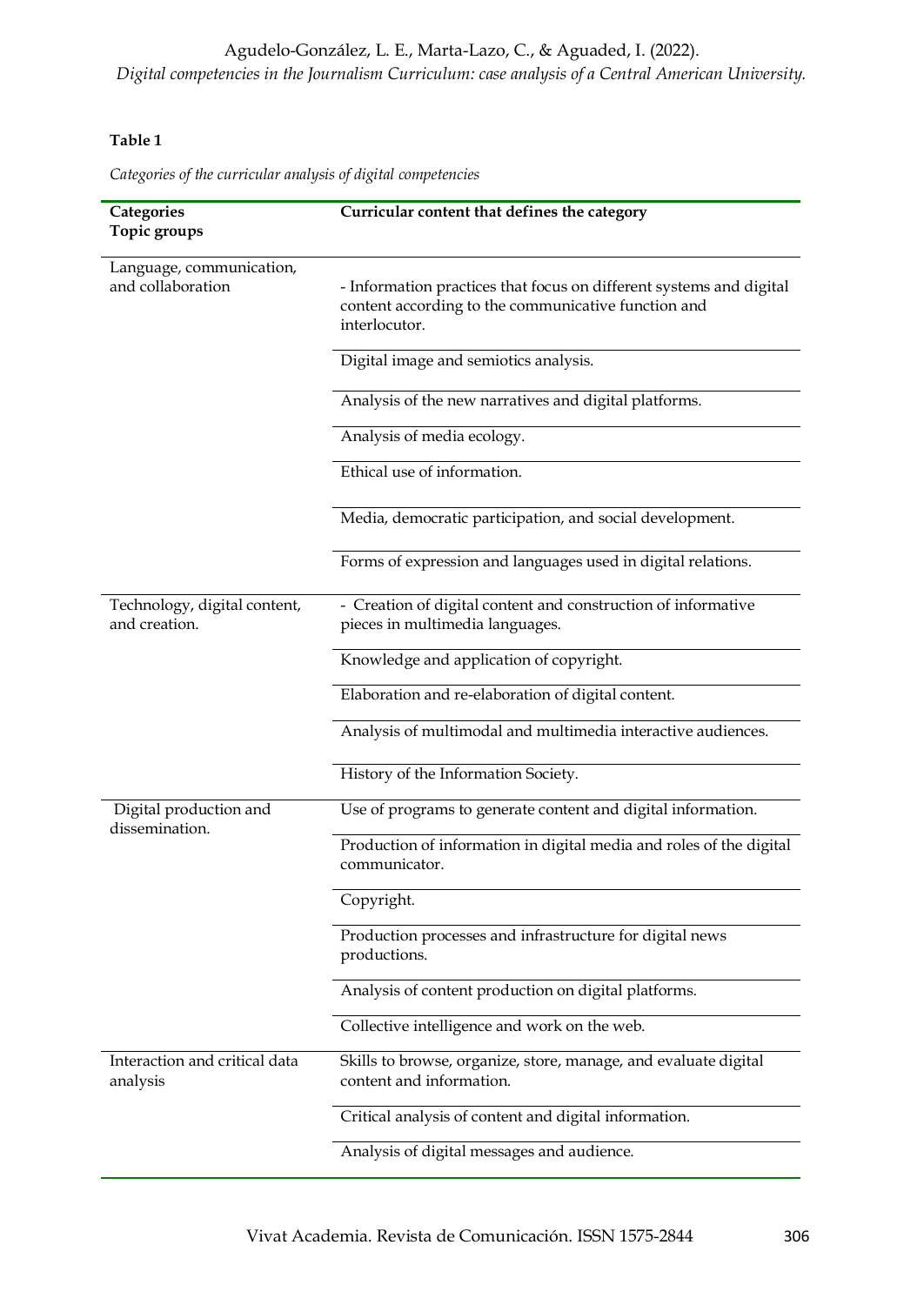#### Agudelo-González, L. E., Marta-Lazo, C., & Aguaded, I. (2022).

#### *Digital competencies in the Journalism Curriculum: case analysis of a Central American University.*

|                                              | Production of multimedia pieces with a social focus.                                                             |
|----------------------------------------------|------------------------------------------------------------------------------------------------------------------|
|                                              | Management of editing techniques and re-editing of messages.                                                     |
|                                              | Selection of information and types of messages.                                                                  |
|                                              | Collective intelligence and work on the web.                                                                     |
|                                              | Society technologies and their effects.                                                                          |
|                                              | Relationships in hypermedia, transmedia, and multimodal<br>environments.                                         |
|                                              | Assessment of the positive and negative effects of interaction<br>with screens.                                  |
| Identity, values, and security               | Criteria for the selection of an infodiet or content.                                                            |
|                                              | Personal information on social networks, online/offline identity,<br>and control of own or others' private data. |
|                                              | Analysis of the problems of abuse in social networks.                                                            |
|                                              | Personal and group care actions against excesses in the use of<br>ICT.                                           |
|                                              | Context analysis in interaction processes.                                                                       |
|                                              | Assessment of the effects on learning through digital platforms.                                                 |
| Aesthetics, digital content, and<br>creation | Production of content and digital information.                                                                   |
|                                              | Management of editing techniques and reissue of content and<br>digital information.                              |
|                                              | Copyright.                                                                                                       |
|                                              | Production of digital content with aesthetic and artistic elements.                                              |

#### **Source:** Own Elaboration

For the analysis, the Atlas T.I program was used as a technological tool for the analysis and interpretation of information from the curricular documents and contents of the study plan based on the search for the previously defined categories and the keywords identified in their definitions. From there, the following items are found.

#### **4. RESULTS**

#### **4.1. Curricular contents according to the dimensions of digital competencies**

Each category yielded several references that are identified from the keywords in the curriculum documents as follows: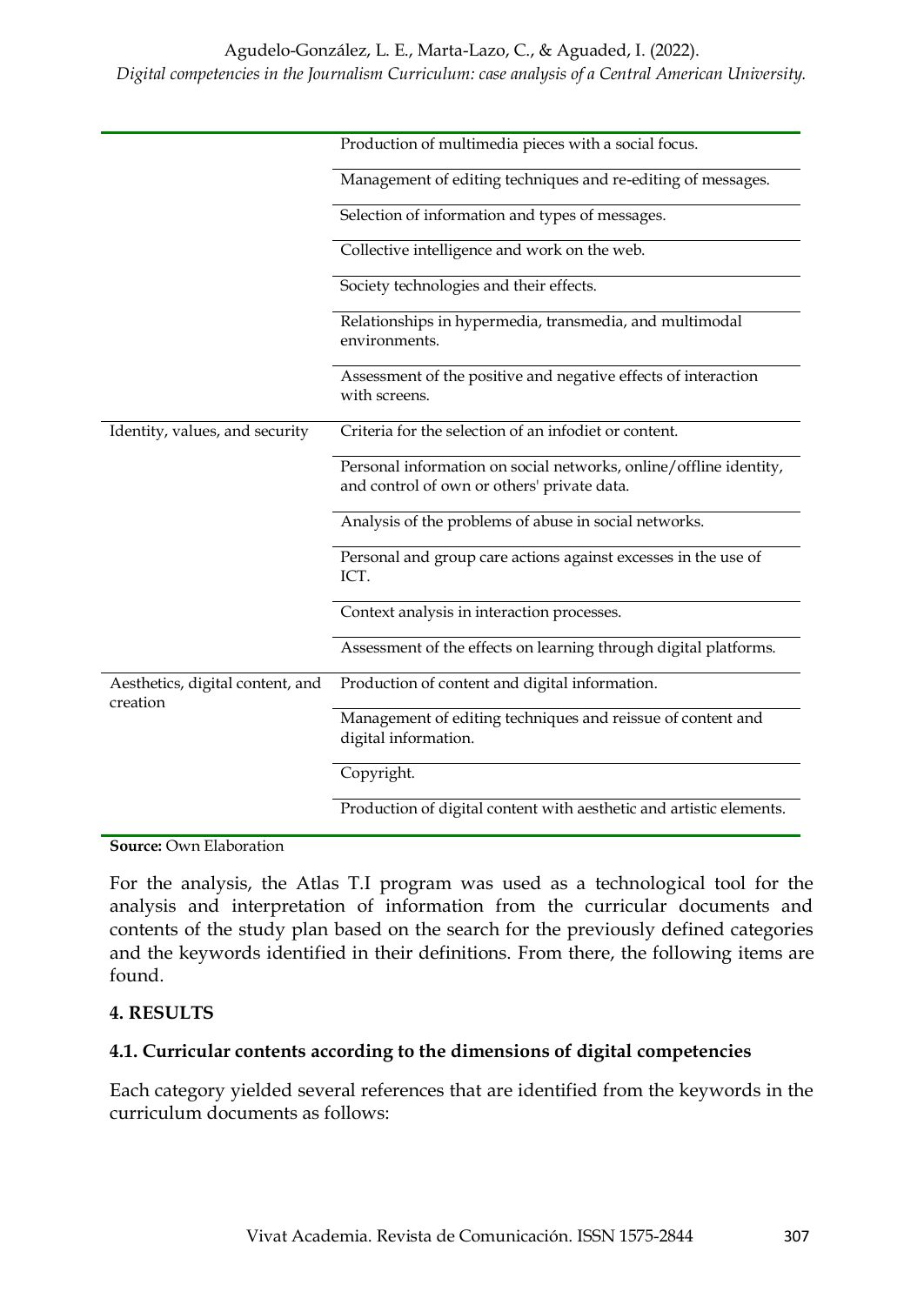Agudelo-González, L. E., Marta-Lazo, C., & Aguaded, I. (2022).

*Digital competencies in the Journalism Curriculum: case analysis of a Central American University.*

### **Figure 3**

*References on digital competence in the journalism curriculum of the UCA*



**Source:** Own Elaboration.

## **4.1.1. Language, communication, and collaboration**

This category includes content with topics that are related to information practices in different systems and digital content, analysis of the digital image, new narratives and digital platforms of media ecology, content on the use of social networks, forms of expression, and languages used in digital relationships, digital theory, ethical use of information, the media, democratic participation, and social development.

In the review, the content was identified in the subjects of multimedia production and journalism, social media, data analysis, transmedia storytelling, class projects focused on publishing material on the web, writing on the web and searching for information on the web, workshop on multimedia journalism, formation of the new media and fiction for cinema, communication applied to the organization, media workshop, and communication supports.

In the analysis, there are no specific references to digital image or semiotics, the related topics are in the same courses of multimedia content and transmedia, contemporary art, the manipulation of photography.

On the ethical use of information, they are found as part of the methodological strategy and in subjects such as introduction to journalism, communication ethics, negotiation and effective communication, journalistic photography, psychology applied to the company.

In the topics of the media, democratic participation, and social development, there are descriptors in the career and subject objective such as: narratives and formats of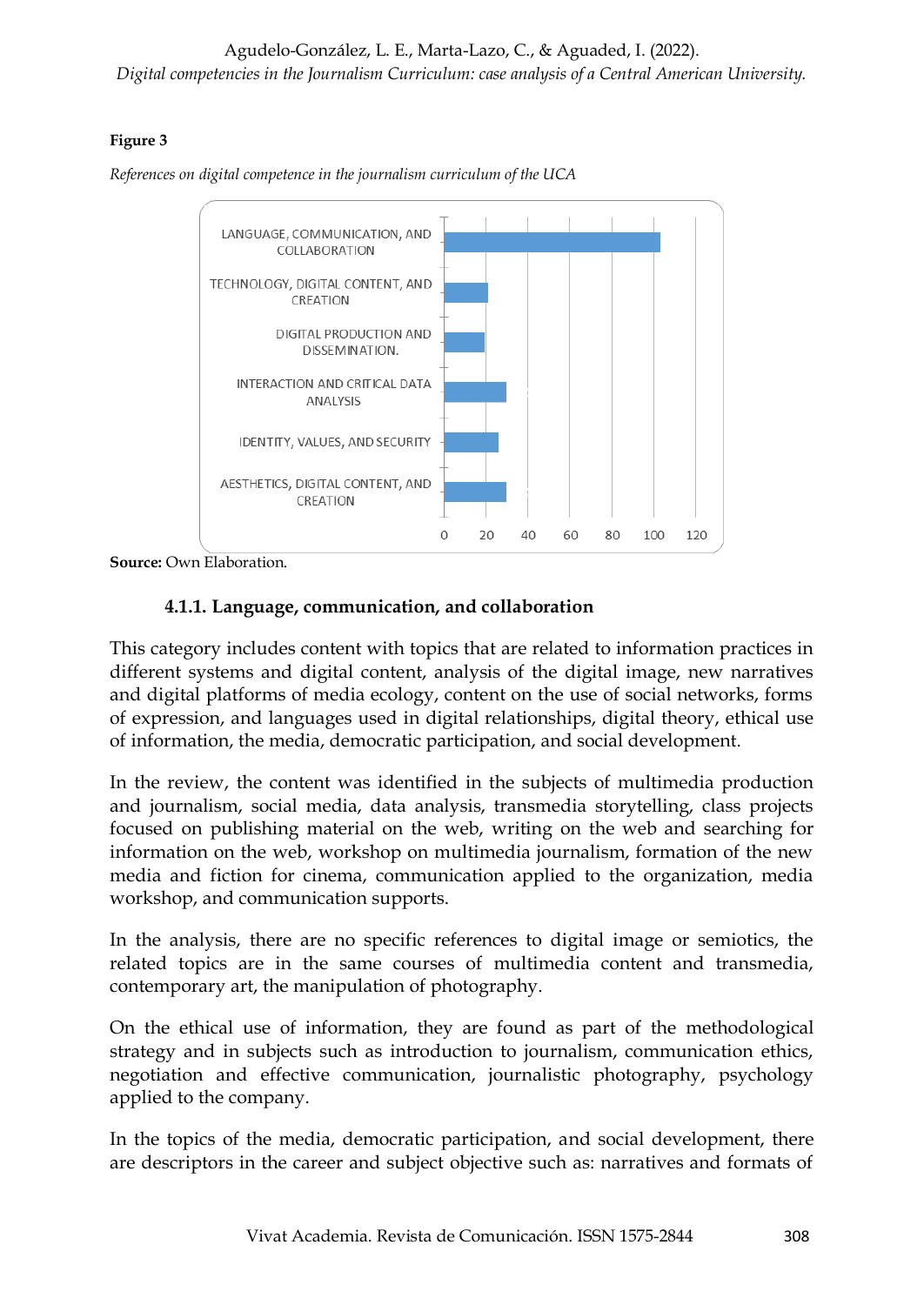the new media, design and critical thinking, introduction to human rights, contemporary debates on society and culture. Regarding communication for social change, the subjects are pedagogical-didactic fundamentals of educational communication and (audiovisual) media history.

## **4.1.2. Technology, digital content, and creation**

The five descriptors that define this category are: the creation of digital content and construction of informative pieces in multimedia languages, knowledge and application of copyright, elaboration and re-elaboration of digital content, analysis of multimodal interactive audiences, and, finally, history of the information society.

They are present in the search: introduction to digital humanities, introduction to multimedia programming, validation workshop, logical and rhetorical evaluation, media and communication supports workshop, introduction to digital humanities, and animation workshop.

Regarding the topic of knowledge and application of copyright, there is only one bibliographic reference in the introductory course to digital humanities, so it is content absent from the curriculum.

## **4.1.3. Digital production and dissemination**

This category is defined from six contents: use of programs to generate content and digital information, production of information in digital media and roles of the digital communicator, copyright, production processes and infrastructure for digital news productions, own content production analysis on digital platforms, and collective intelligence and work on the web.

The previous contents are found in subjects such as introduction to multimedia programming, program profile, marketing of multimedia projects, multimedia journalism workshop, data journalism and visualization, history of cinema, photographic theory and production.

Regarding contents concerning the critical vision in the use of the fourth screen, no direct references were found, and in the subject of collective intelligence and work on the web, no correlation was found anywhere in the program document.

## **4.1.4. Interaction and critical data analysis**

This category is defined based on ten curricular contents: skills to browse, organize, store, manage, and evaluate content, digital information, critical analysis of content and digital information, analysis of digital messages and audience, production of multimedia pieces with a social focus, techniques for editing and re-editing messages, selection of information and types of messages, collective intelligence and work on the web, technologies and their effects, relationships in hypermedia, transmedia, and multimodal environments, and assessment of the positive and negative effects of interaction with screens.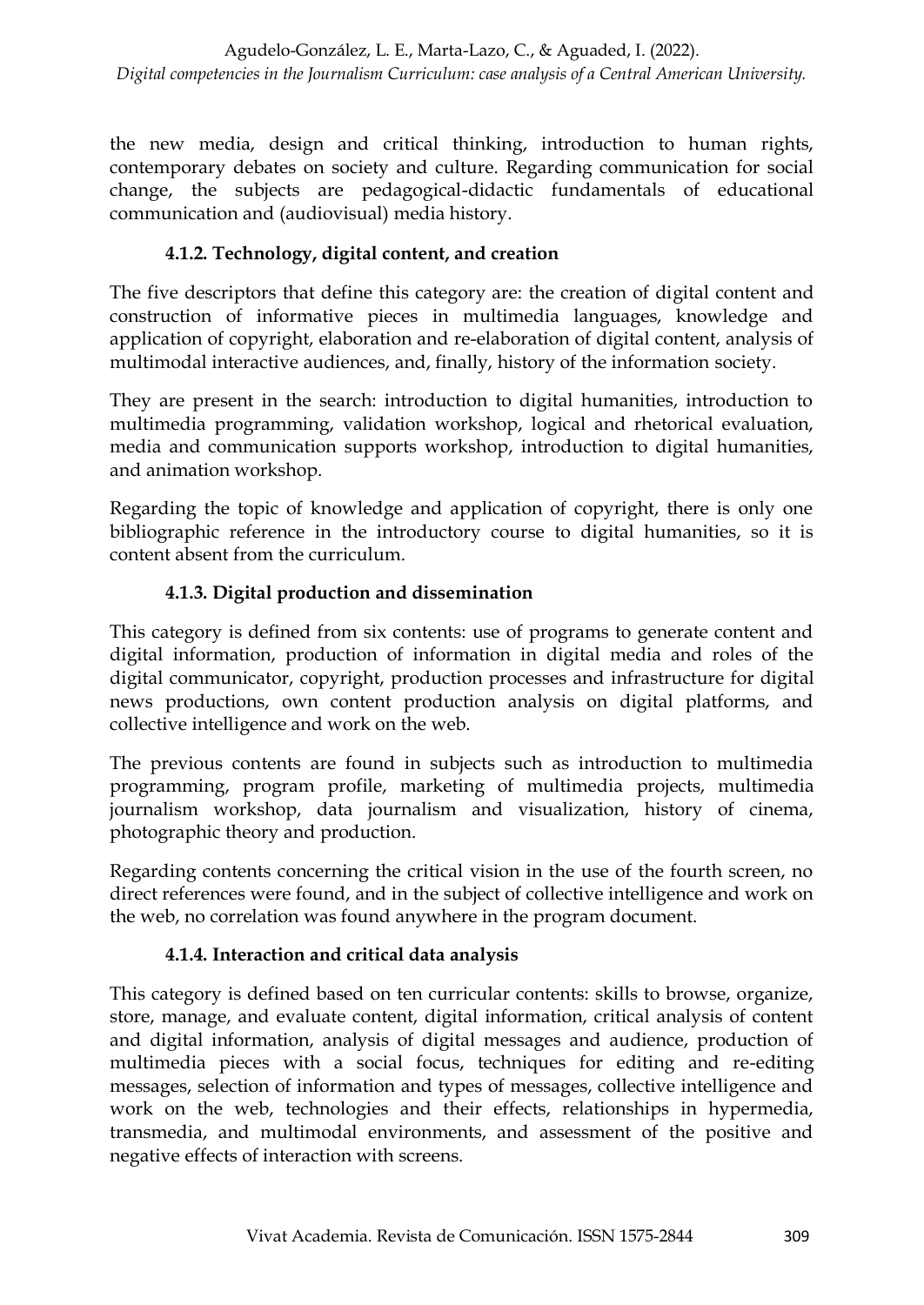The references are found in the subjects of: administration for communicators and market intelligence; marketing of multimedia projects; data collection tools and media legislation; use of computer-assisted text analysis; discourse analysis and analysis of literary texts; and methodologies that encourage critical analysis and contemporary debates on society and culture.

Regarding the critical analysis of content and digital information and assessment of the positive and negative effects of interaction with screens related to critical vision, there are no references. Analysis of digital messages and audience are not referenced with the digital approach, but in audience analysis, there are the validation and evaluation workshop and the media and communication support workshop subjects.

Regarding the production of multimedia pieces with a social focus, there is no direct reference but the closest one is the educational innovation subject. And concerning content on collective intelligence and relationships in hypermedia, transmedia, and multimodal environments, there are no direct or close references.

## **4.1.5. Identity, values, and security**

It is curricularly defined based on six contents: criteria for the selection of an "infodiet" or content; personal information in social networks, online/offline identity and control of private data; analysis of the problems of abuse in social networks; personal and group care actions against excesses in the use of ICT: analysis of the context in the interaction processes; and assessment of the effects on learning through digital platforms.

There are the subjects design of educational scientific dissemination projects, educational innovation, photographic theory and production.

On the assessment of the effects on learning through digital platforms, the related edu-communication code was used in the program profile and the subjects: design of educational scientific dissemination projects, pedagogical-didactic foundations of educational communication, and debates in educational communication.

No content is found in the program on topics such as security and technology regarding the uses and forms of protection of identity and personal information on the web and social networks, problems concerning the uses, abuses, and dependencies with technology, personal and group care actions against abuse of technologies.

### **4.1.6. Aesthetics, digital content, and creation**

With four contents which are: production of content and digital information; management of editing techniques and reissue of content and digital information; copyright; and production of digital content with aesthetic and artistic elements.

Besides what was previously referenced in the subject ICT and art regarding creation, analysis of art and technology, references were found in the subjects of art history, aesthetics and social communication, and music history.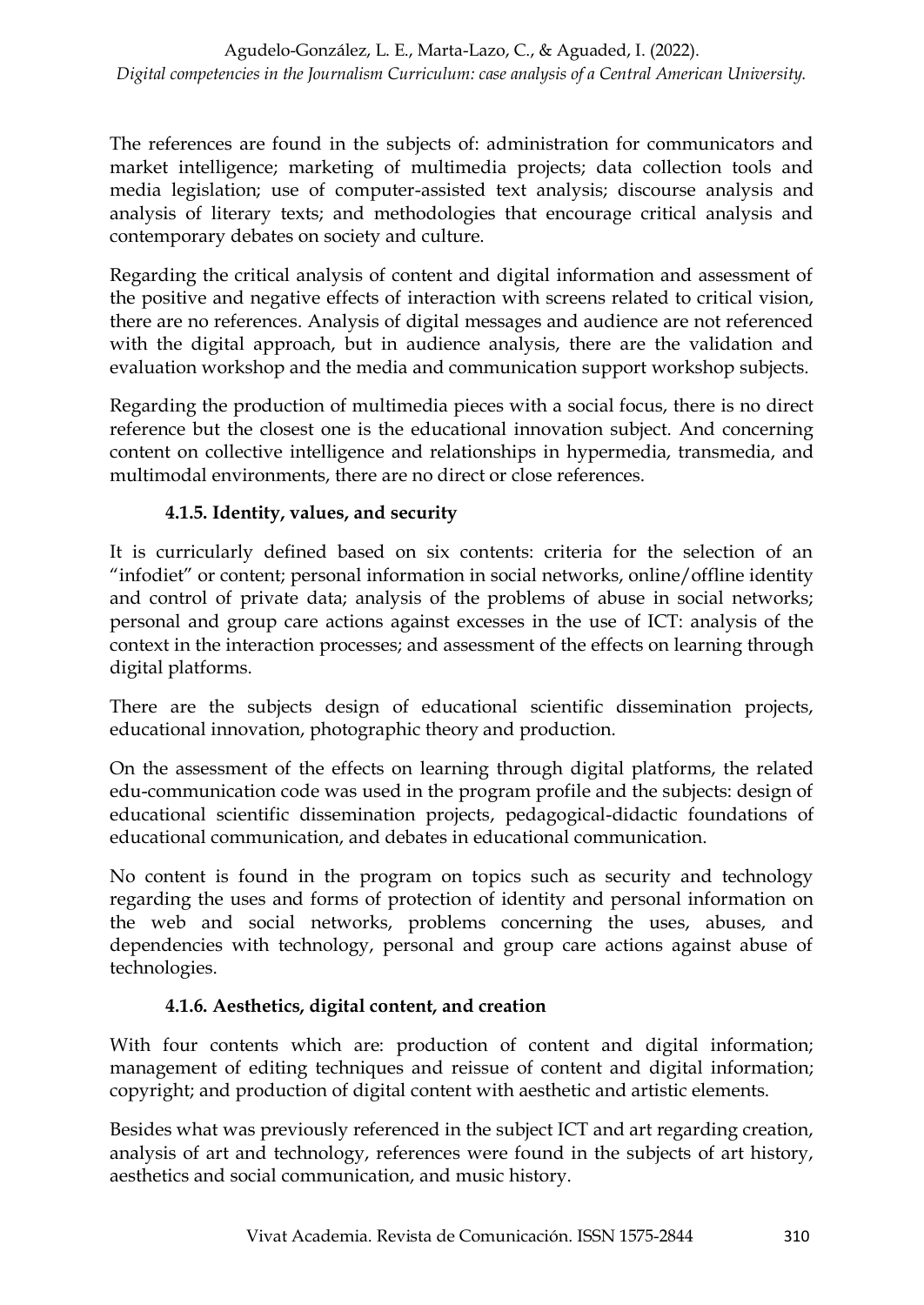## **5. DISCUSSION**

## **5.1. On the concept of competence**

The professional profile of the Bachelor of Social Communication is established in the formation of knowledge, skills, and attitudes. In the document "Career Study Plan" 2019 version, no concept or competency approach is defined, it is only described that the Tuning project is adopted, from the approach that raises the general and specific competencies that knowledge establishes from particular professions and abilities or skills.

There is no description or inference about digital competence, only as a proposal in the adjustment document, it is proposed "to underpin the competencies, not only of critical and cultural thinking, but also of technique, service, and command of languages. This leads to considering new subjects linked to the field of transmedia production and digital humanities" (UCA, 2019).

## **5.2. The curriculum**

This approach to the curricular proposal of the Bachelor of Social Communication at the José Simeón Cañas University was made from the review of the study plan in contrast to the model of research on digital skills in journalism curricula.

From this perspective, there is a curricular proposal that has been adapted to the contextual demands of journalism today in the face of the inclusion of information and communication technologies within informative practices.

The social approach that includes participatory communication and educommunication as contents that strengthen the professional profile and present identity of the degree is also highlighted.

The teaching of journalism must include practices such as data journalism in its university curriculum, which although it is present, its inclusion in the study plans has been slow, it is necessary to include tools and techniques that allow data journalism to reach a priority level in study plans (Anton-Bravo and Serrano-Tellería, 2021).

## **5.3 Training strategies in digital skills**

Regarding the educational practices of communication, this program includes chairs within the area of educational communication, such as pedagogical-didactic foundations of educational communication where one of its objectives is to reflect on the pedagogical mediation in educational communication, using case studies and the critical analysis of didactic and pedagogical practices for the transformation of accompaniment in educational processes. Another subject is: educational innovation, which has as one of its purposes to understand the pedagogical relationship between the components that make up education and communication with an emphasis on the development of coherent and strategic socialization processes in the Salvadoran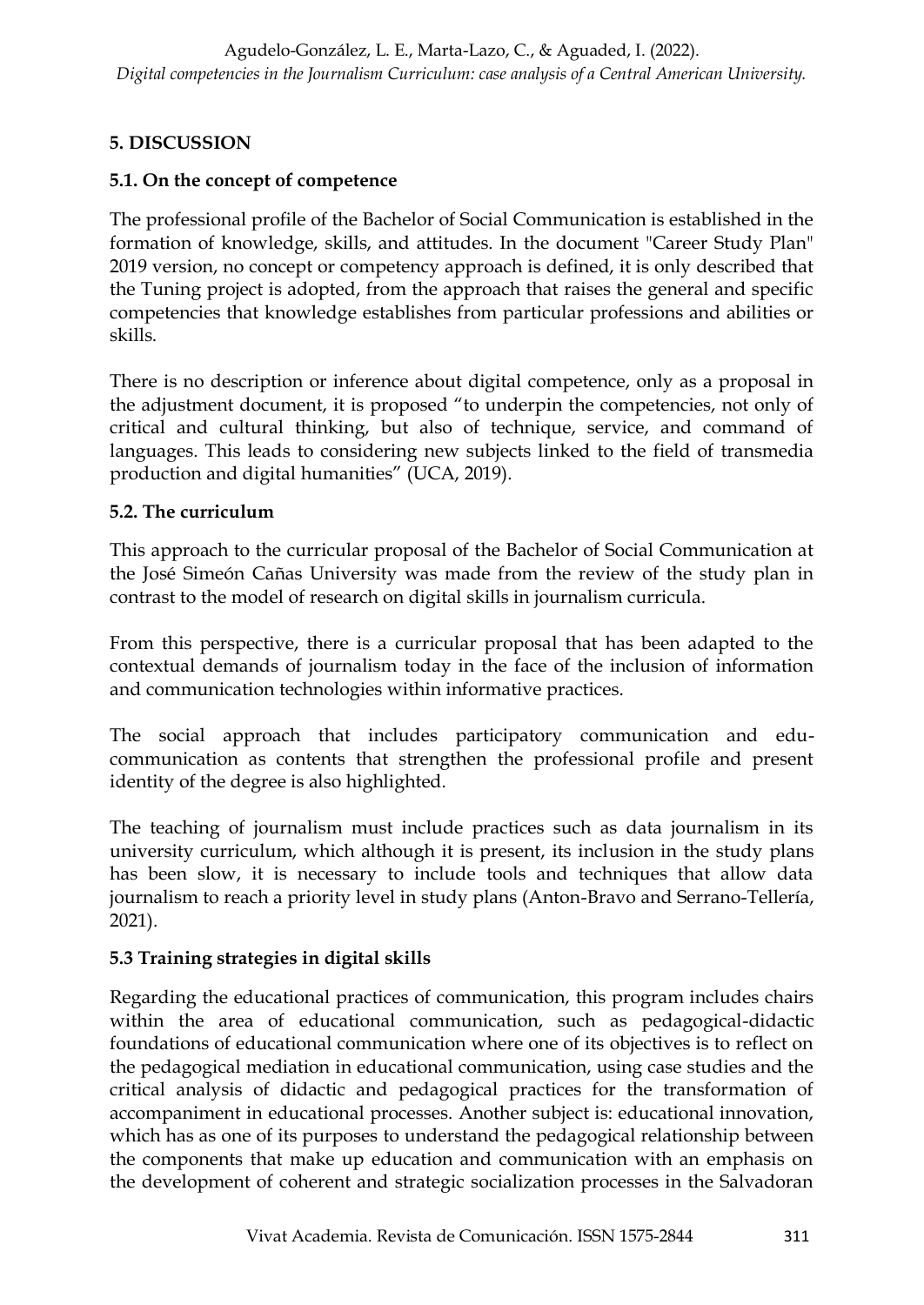context, in the same way they include topics such as the pedagogical function of the audiovisual arts.

Although training in digital skills is not specified at any time, their practices in the multimedia areas propose it and their emphasis on edu-communication is clear.

## **5.4 Digital skills in the curriculum**

The plan has subjects that focus on the analysis of the context and production of the image but it is necessary to include topics of analysis of the digital image and its semiotics. In the same way, generating elements of assessment and criticism of the use of fourth screens, as well as analysis of current digital audiences, in students.

An important issue to include and that is currently vital for the development of digital competence is the issue of copyright since no specific content is found, only a bibliographic reference.

Regarding the issue of collective intelligence and work on the web, no reference was found, this is another content that becomes very important in the conception of digital competence and as a basic element in the development of current technological projects.

There is an approach to the issue of educational innovation but the contents on social uses of ICT, social networks, and social movements on the network must be strengthened.

In the current context, it is important to generate content around topics such as the use of digital environments with positive results in their relationships, forms of protection of identity and personal information on the web and social networks in terms of abuses and dependencies created by social networks and technology regarding personal and group care on the abuse of technologies, since no reference information was found in the proposal of the degree.

### **6. CONCLUSIONS**

By determining the digital skills that are present in the formation of the Bachelor of Social Communication at the José Simeón Cañas Central American University in El Salvador, it was first possible to identify that it is necessary to build the skills approach, delimited to digital skills and that it be clear in its training purposes. Understanding that digital competence includes technological, informational, multimedia, and communicative aspects that favor the critical, responsible, and creative use of technology, fundamental in the learning and participation processes of the 21st-century society (Gallego et al., 2019; Esteve et al., 2016; Napal et al., 2018).

Similarly, in terms of curricular content that develops digital skills, topics such as copyright, a cross-cutting theme for the areas of interaction; critical analysis of data with content on ICT social appropriation; collective intelligence; digital relations, and critical view of the consumption of fourth screens should be included. From the perspective that the function of the media is to serve as channels for citizen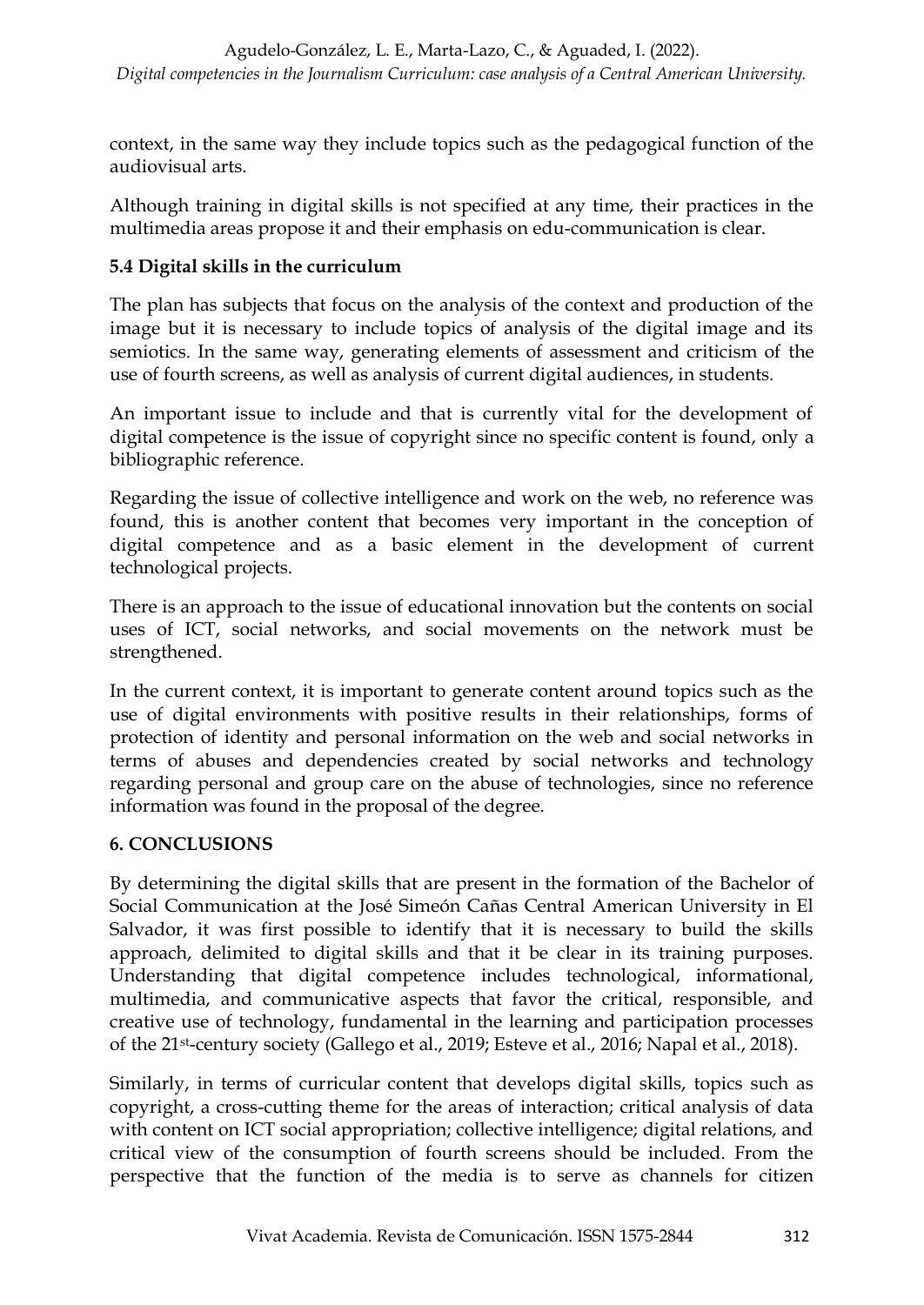participation, political and educational functions must include promoting a critical understanding of communication phenomena (Marta-Lazo, 2018).

In terms of identity, values, and security, the contents must include topics on the management of personal information on social networks, online/offline identity, and control of own or others' private data. As well as analysis of the problems of abuse in social networks and actions of personal and group care against excesses in the use of ICT. Understanding students from their role as consumers who know how to use the media effectively and safely, who from training are competent people in the use of the media, and who will be able to make informed choices, understand the nature of content and services, take advantage of the full range of opportunities offered by new communication technologies, and better protect their families and themselves against harmful and offensive content (Marta-Lazo, 2018).

It is necessary to prepare the new communication professionals to face an increasingly tough sector, due to the stress inherent in the job of exercising freelance journalism, which, although it allows greater labor flexibility, at the same time leaves communicators exposed to greater risk of precariousness (Marín-Sanchiz and González-Esteban, 2021).

Finally, the purpose of this case analysis was to test a study model on digital skills in the journalist training curriculum, which was successfully achieved and is evidenced in the feedback with the curricular team of the Bachelor of Social Communication of the José Simeón Cañas Central American University of El Salvador by taking these observations and beginning to make adjustments to the current curriculum. In this way, the proposal becomes a benchmark for future applications in other journalism curricula in different universities and countries.

### **7. REFERENCES**

- Antón-Bravo, A. & Serrano Tellería, A. (2021). Innovación en la docencia del periodismo a través de la ciencia de datos. *European Public & Social Innovation Review, 6*(1), 70-84.<http://78.47.86.236/esir/article/view/150>
- Comisión Europea (2020). *Digital Education action Plan 2021-2027.* [https://eur](https://eur-lex.europa.eu/legal-content/EN/TXT/HTML/?uri=SWD:2020:209:FIN&rid=3)[lex.europa.eu/legal-content/EN/TXT/HTML/?uri=SWD:2020:209:FIN&rid=3](https://eur-lex.europa.eu/legal-content/EN/TXT/HTML/?uri=SWD:2020:209:FIN&rid=3)
- Crusafón, C. (2012). El EEES en los estudios de periodismo: análisis de caso en la Universidad Autónoma de Barcelona. *Vivat Academia. Revista de Comunicación*, 117E, 1226-1238.<https://doi.org/10.15178/va.2011.117E.1226-1238>
- Diario Oficial de la Unión Europea. (2006). *Recomendación del Parlamento Europeo y del Consejo de 18 de diciembre de 2006 sobre las competencias clave para el aprendizaje permanente.* <https://bit.ly/2JTJLDr>
- Díaz-Barriga, Á. (2011). Competencias en educación. Corrientes de pensamiento e implicaciones para el currículo y el trabajo en el aula*. Revista Iberoamericana de Educación Superior, II*(5), 3-24. <https://www.redalyc.org/articulo.oa?id=299123992001>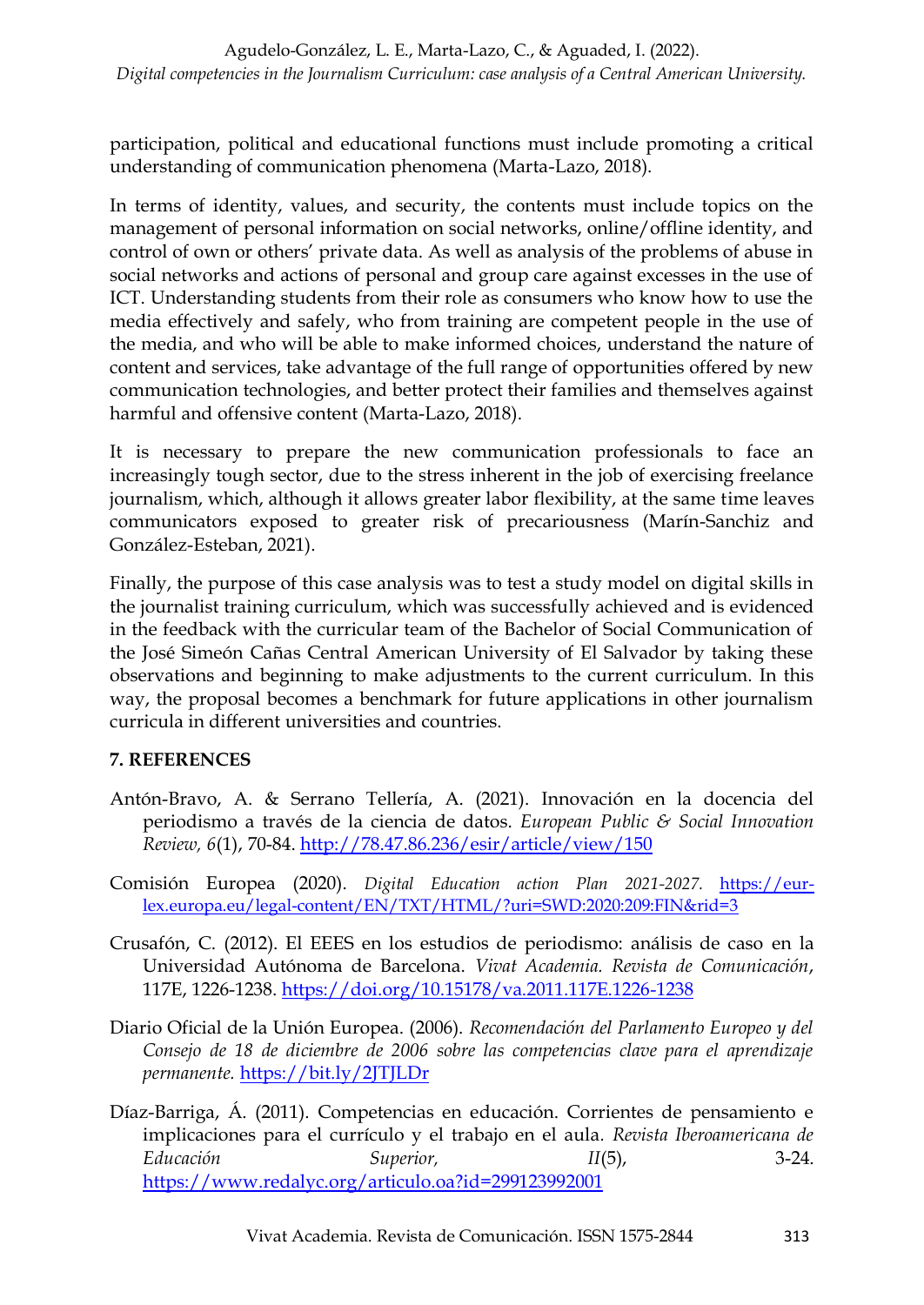- Esteve, F. M., Gisbert, M. & Lázaro, J. L. (2016). La competencia digital de los futuros docentes: ¿Cómo se ven los actuales estudiantes de educación? *Perspectiva Educacional, 55*(2).<https://doi.org/10.4151/07189729-Vol.55-Iss.2-Art.412>
- Fernández-Márquez, E., Vázquez-Cano, E., López-Meneses, E. & Sirignano, F. (2020). La competencia digital del alumnado universitario de diferentes universidades europeas. *Espacios, 41*(13), 1-15. <https://www.revistaespacios.com/a20v41n13/20411315.html>
- Ferrés, J. & Piscitelli, A. (2012). La competencia mediática: propuesta articulada de dimensiones e indicadores. *Comunicar*, *38*, 75-82. [https://doi.org/10.3916/C38-](https://doi.org/10.3916/C38-2012-02-08) [2012-02-08](https://doi.org/10.3916/C38-2012-02-08)
- Ilomäki, L., Paavola, S. & Lakkala, M. (2016) Digital competence an emergent boundary concept for policy and educational research. *Educ Inf Technol*, 655-679. <https://doi.org/10.1007/s10639-014-9346-4>
- López-Meneses, E. & Vázquez-Cano, E. (2013). WEB 2.0 Tools for social Educator training in Higher Education. *International Journal of Research in Social Sciences, 3*(2), 1-13.
- Marín-Sanchiz, C. & González-Esteban, J. (2021). Análisis de la formación universitaria en periodismo freelance: la perspectiva de los profesionales españoles*. Estudios sobre el Mensaje Periodístico, 27*(2), 569-578. <https://doi.org/10.5209/esmp.70532>
- Marta-Lazo, C. (2018). El marco teórico de la alfabetización mediática: orígenes, fundamentos y evolución conceptual. En Fuente-Cobo, Carmen; García-Galera, María-del-Carmen; Camilli-Trujillo, Celia-Rosa (eds.). *La educación mediática en España*. (pp. 47-54) Universitas Editorial.
- Marta-Lazo, C., Grandío Pérez, M. del M. & Gabelas Barroso, J. A. (2014). La educación mediática en las titulaciones de Educación y Comunicación de las universidades españolas. Análisis de los recursos recomendados en las guías docentes. *Vivat Academia. Revista de Comunicación,* 126, 63-78. <https://doi.org/10.15178/va.2014.126.63-78>
- Martínez-Bravo, M. C., Sádaba-Chalezquer, C. & Serrano-Puche, J. (2021). Metamarco de la alfabetización digital: análisis comparado de marcos de competencias del Siglo XXI. *Revista Latina de Comunicación Social,* 79, 76-110. <https://doi.org/10.4185/RLCS-2021-1508>
- Napal, M., Peñalva-Vélez, A. & Mendióroz, A. (2018). Development of digital competence in secondary education teachers' training. *Education Sciences, 8*, 104. <https://doi.org/10.3390/educsci8030104>
- Ordóñez-Olmedo, E., Vázquez-Cano, E., Arias-Sánchez, S. & López-Meneses, E. (2021). Las Competencias en el uso de las Tecnologías de la Información y la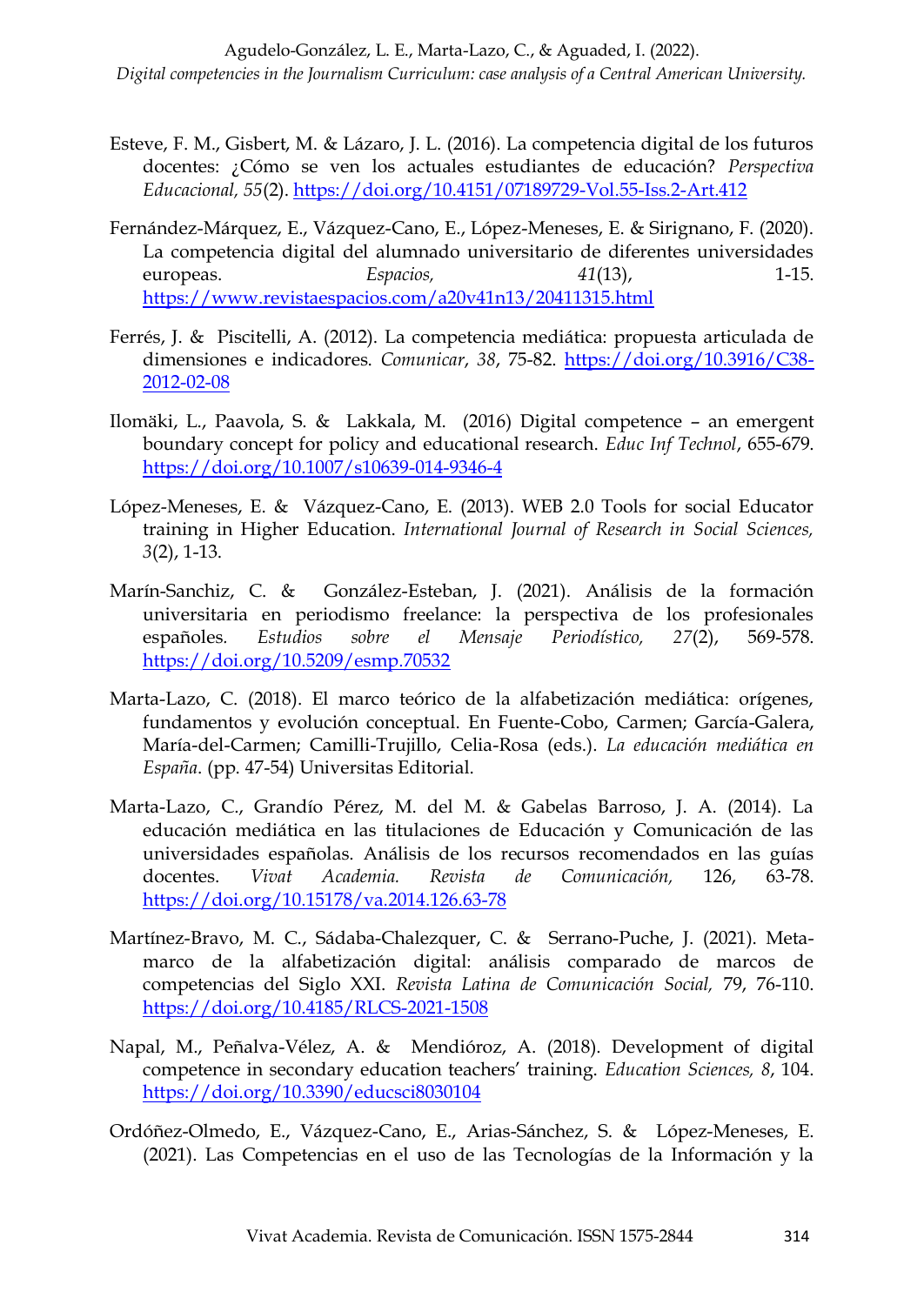Comunicación en el alumnado universitario. *Pixel-Bit. Revista de Medios y Educación*, 60, 153-167.<https://doi.org/10.12795/pixelbit.74860>

- Organización de las Naciones Unidas [ONU] (2015). *Transformar nuestro mundo: la Agenda 2030 para el Desarrollo Sostenible. Resolución aprobada por la Asamblea General el 25 de septiembre*. [https://unctad.org/meetings/es/SessionalDocuments/ares70d1\\_es.pdf](https://unctad.org/meetings/es/SessionalDocuments/ares70d1_es.pdf)
- Pérez-Escoda, A., Castro-Zubizarreta, A. & Fandos-Igado, M. (2016). Digital skills in the Z Generation: Key questions for a curricular introduction in primary school. *Comunicar, 49*(24), 71-79.<https://doi.org/10.3916/c49-2016-07>
- Pérez-Rodríguez, A. & Delgado-Ponce, Á. (2012). De la competencia digital y audiovisual a la competencia mediática: dimensiones e indicadores. *Comunicar*, *39*, 25-34.<https://doi.org/10.3916/C39-2012-02-02>
- Ramos, G., Chiva, I. & Gómez, Ma. B. (2017). Las competencias básicas en la nueva generación de estudiantes universitarios: Una experiencia de Innovación. *Revista de Docencia Universitaria, 15*(1), 37–55.<https://doi.org/10.4995/redu.2017.5909>
- Redecker, C. (2017). *European Framework for the Digital Competence of Educators: DigComp Edu. Ideas.<https://ideas.repec.org/p/ipt/iptwpa/jrc107466.html>*
- Rodríguez-Sánchez, M. & Revilla-Rodríguez, P. (2016). Las competencias generales y transversales del Grado en Logopedia desde la perspectiva del alumno. *Educatio Siglo XXI, 34*(1), 113-136.<https://doi.org/10.6018/j/253241>
- Romero, M., & Patiño, A. (2018). Usos pedagógicos de las TIC: del consumo a la cocreación participativa. *Revista Referencia Pedagógica, 6*(1), 2-15. <https://rrp.cujae.edu.cu/index.php/rrp/article/view/137>
- Serrano, T. A., Biedermann, A. M. & Santolaya, S. J. (2016). Perfil, objetivos, competencias y expectativas de futuro profesional de los estudiantes del Grado en Ingeniería en Diseño Industrial y Desarrollo de Producto de la Universidad de Zaragoza. *Revista de Docencia Universitaria, 14*(1), 69-96. <https://doi.org/10.4995/redu.2016.5908>
- Soep, E. (2012). Generación y recreación de contenidos digitales por los jóvenes: implicaciones para la alfabetización mediática. *Comunicar, 38*(19), 93-100. <https://doi.org/10.3916/C38-2012-02-10>
- Tejedor Calvo, S. & Cervi, L. (2017). Análisis de los estudios de Periodismo y Comunicación en las principales universidades del mundo. Competencias, objetivos y asignaturas. *Revista Latina de Comunicación Social,* 72, 1626-1647. <https://doi.org/10.4185/RLCS-2017-1238>
- Unión Europea (2018). *DigComp: The European Digital Competence Framework*. <https://ec.europa.eu/jrc/en/digcomp/digital-competence-framework>